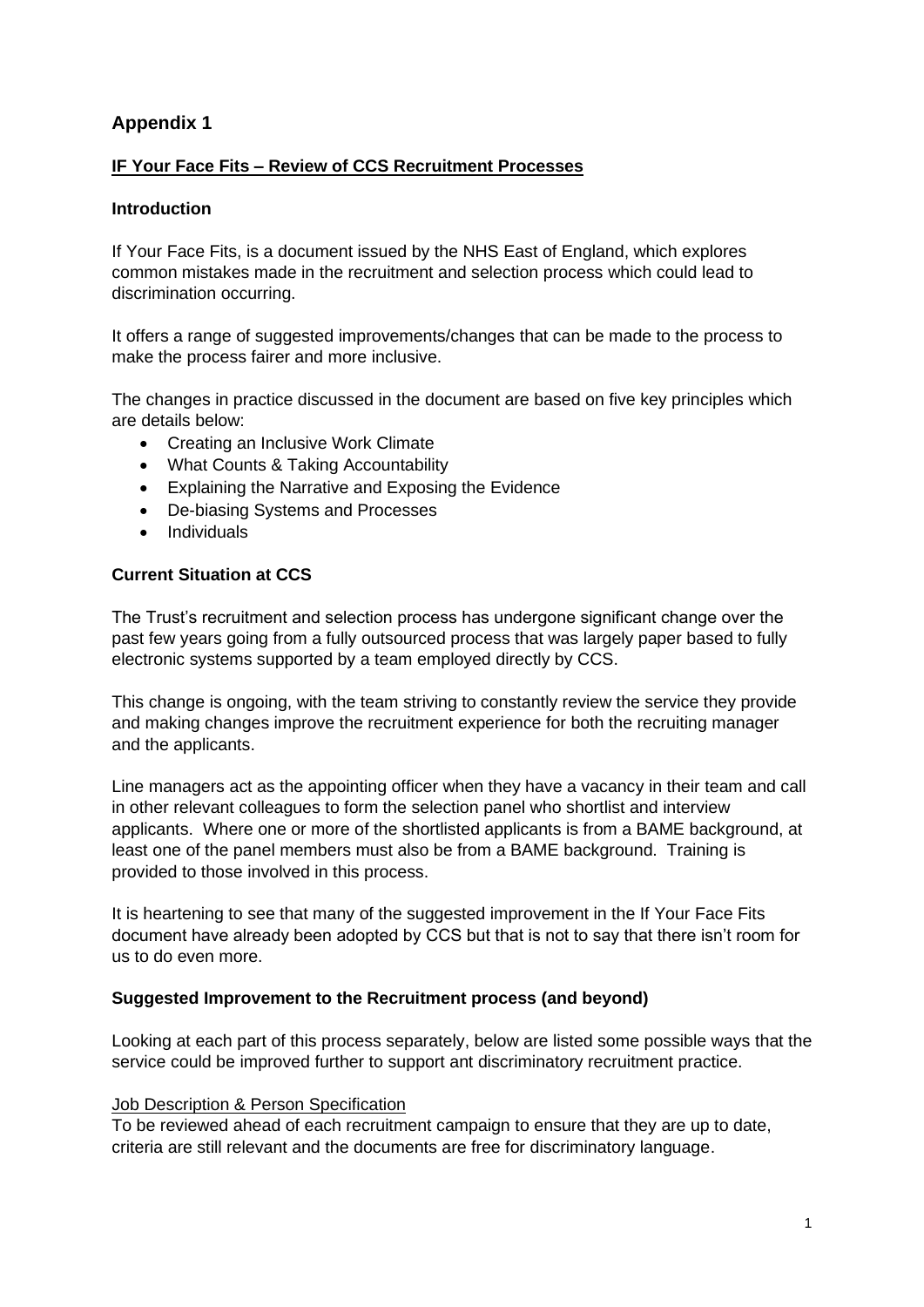Are the words used in the body of the documented out dated or meaningful.

Remover he/she etc from the text.

Reduction in number of essential criteria (suggestion is no more than 6 although this would be a big change).

Limit desirable criteria - They are frequently not relevant and what is desirable to one person may not be as desirable for another and can create greater opportunities for discrimination to occur.

Be aware of the population demographics of the locality – what is the percentage of minority groups and how reflective is the current workforce of that.

Shortlisting - Those who shortlist should be panel member Make the shortlisting panel reflects the demographic split of your area at the outset (European- BAME etc.).

Forward thinking – The above consideration should be at the start of the recruitment process.

A minimum of three people to carry out shortlisting and should always include a culturally diverse panel staff member (as per demographic split of your area).

Should be done independently initially, to prevent panel members being influenced by others.

Allow plenty of time to complete this process thoroughly.

Consider adopting the Rooney rule. In summary, this would increase the number of underrepresented groups (e.g. culturally diverse - BAME) who are shortlisted. So long as the candidate meets the essential criteria.

#### Interview Process

Prepare thoroughly and allow plenty of time to both interview and to make a decision.

Make the panel diverse as a matter of course (see earlier points under shortlisting).

Review/amend questions each time to ensure that they are relevant and use broadly the same set of questions for each candidate to reduce bias.

Add something to the selection process.

Telephone interview screening (non-visual process) in the first instance.

Perhaps asking what they think diversity means, what is equality.

Formulate what constitutes a 'good' answer, before the interview. This makes scoring fact based and also helps make note taking easier.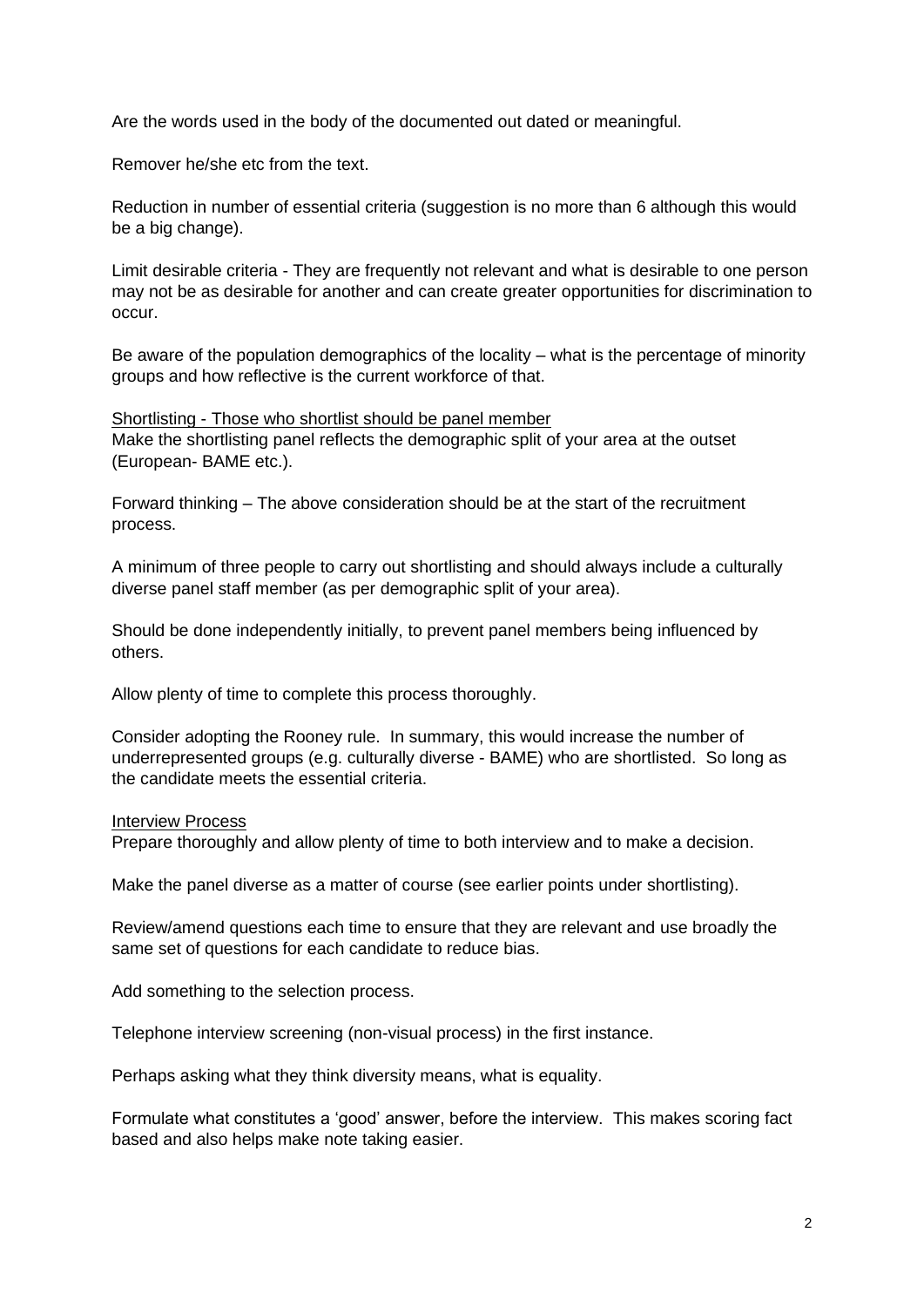Don't carry out too many interviews on one day, factor in breaks in the schedule and allow for slippage over the course of the day.

Consider if tests are any longer relevant for the role – this could exclude candidates in some protected groups.

Ask yourself if – Can you ensure tests are fair.

Consider using skills-based assessment (asking candidates to do something in relation to the role).

Beware of how people appear on a TEAMS call, can lead to bias when interviewing a candidate – decor/untidy background etc, it does not reflect the person's ability to perform a role.

Ensure the background you use for a Teams meeting reflects CCS, option to have an interview background we all use, which sets out our approach to Diversity and inclusion.

Panel need to be very aware of all their own and any other potential bias that can occur when interviewing (see recommendations below) and have undertaken unconscious bias training.

### Decision Making Process

All panel members have equal decision making rights.

Score first then discuss, to reduce bias and being influenced by other panel members.

Make decisions based on:

- The selection criteria
- Answers to pre agreed questions and
- Allow time to make an informed decision

#### Induction & Onboarding

Local induction is key.

Is there a local 'BUDDY' system in the team/service.

Information – ensure all relevant group information is shared with new team member.

Set up meetings with groups who they have expressed an interest in (BAME – LGBTQA etc).

Explain the training for the role.

Regular check in during the first six months of employment.

Talent Spotting/Appraisals Appraisals need to be consistent across the Trust.

Need the ensure that the quality of appraisals in high.